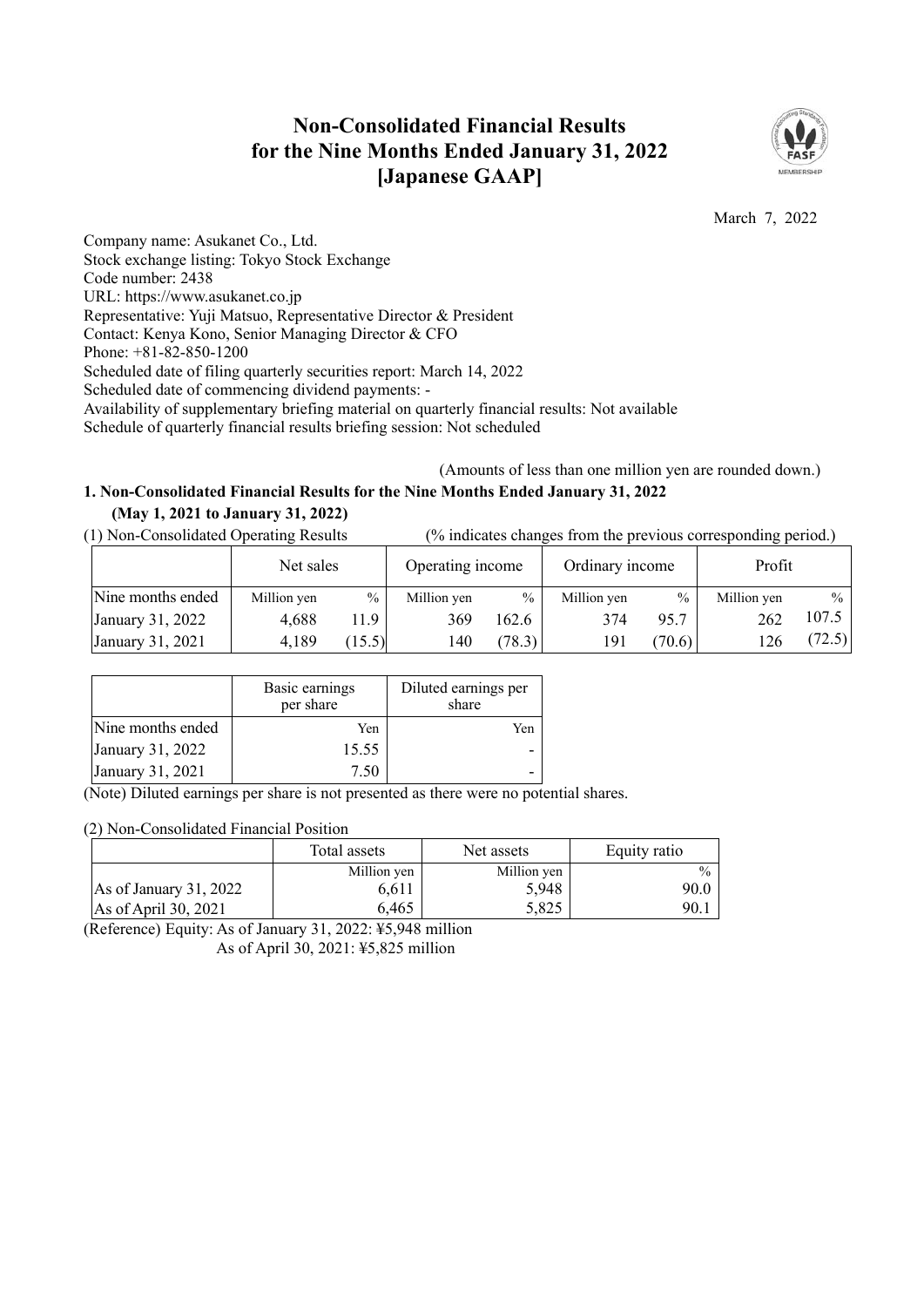### **2. Dividends**

|                                                 |                          | Annual dividends   |                    |          |       |  |  |  |  |
|-------------------------------------------------|--------------------------|--------------------|--------------------|----------|-------|--|--|--|--|
|                                                 | 1st<br>quarter-end       | 2nd<br>quarter-end | 3rd<br>quarter-end | Year-end | Total |  |  |  |  |
|                                                 | Yen                      | Yen                | Yen                | Yen      | Yen   |  |  |  |  |
| Fiscal year ended April 30, 2021                | $\overline{\phantom{0}}$ | 0.00               |                    | 7.00     | 7.00  |  |  |  |  |
| Fiscal year ending April 30, 2022               | -                        | 0.00               | -                  |          |       |  |  |  |  |
| Fiscal year ending April 30, 2022<br>(Forecast) |                          |                    |                    | 7.00     | 7.00  |  |  |  |  |

(Note) Revision to the forecast for dividends announced most recently: No

# **3. Non-Consolidated Financial Results Forecast for the Fiscal Year Ending April 30, 2022 (May 1, 2021 to April 30, 2022)**

(% indicates changes from the previous corresponding period.)

|                                             | Net sales   |     | Operating income |      | Ordinary income |               | Profit      |               | Basic earnings<br>per share |
|---------------------------------------------|-------------|-----|------------------|------|-----------------|---------------|-------------|---------------|-----------------------------|
|                                             | Million yen |     | % Million yen    |      | % Million yen   | $\frac{0}{0}$ | Million yen | $\frac{0}{0}$ | Yen                         |
| Full year                                   | 6.326       | 9.6 | 441              | 59.0 | 445             | 34.8          |             | 38.7          | 18.57                       |
| $\Delta$ T $\rightarrow$ $\mathbf{\bar{n}}$ |             |     |                  |      |                 | $\mathbf{v}$  |             |               |                             |

(Note) Revision to the financial results forecast announced most recently: Yes

### **\* Notes:**

(1) Accounting policies adopted specially for the preparation of quarterly financial statements: Yes

- (2) Changes in accounting policies, changes in accounting estimates and retrospective restatement
	- 1) Changes in accounting policies due to the revision of accounting standards: Yes
	- 2) Changes in accounting policies other than 1) above: No
	- 3) Changes in accounting estimates: No
	- 4) Retrospective restatement: No
- (3) Total number of issued shares (common shares)
	- 1) Total number of issued shares at the end of the period (including treasury shares): January 31, 2022: 17,464,000 shares April 30, 2021: 17,464,000 shares
	- 2) Total number of treasury shares at the end of the period: January 31, 2022: 657,657 shares April 30, 2021: 615,057 shares
	- 3) Average number of shares during the period: Nine months ended January 31, 2022: 16,852,977 shares Nine months ended January 31, 2021: 16,844,885 shares

\* These quarterly financial results are outside the scope of quarterly review procedures by a certified public accountant or an audit corporation.

\* Explanation of the proper use of financial results forecast and other notes

The earnings forecasts and other forward-looking statements herein are based on information currently available to the Company and certain assumptions that the Company believes are reasonable, and actual results may differ significantly from these forecasts due to a wide range of factors.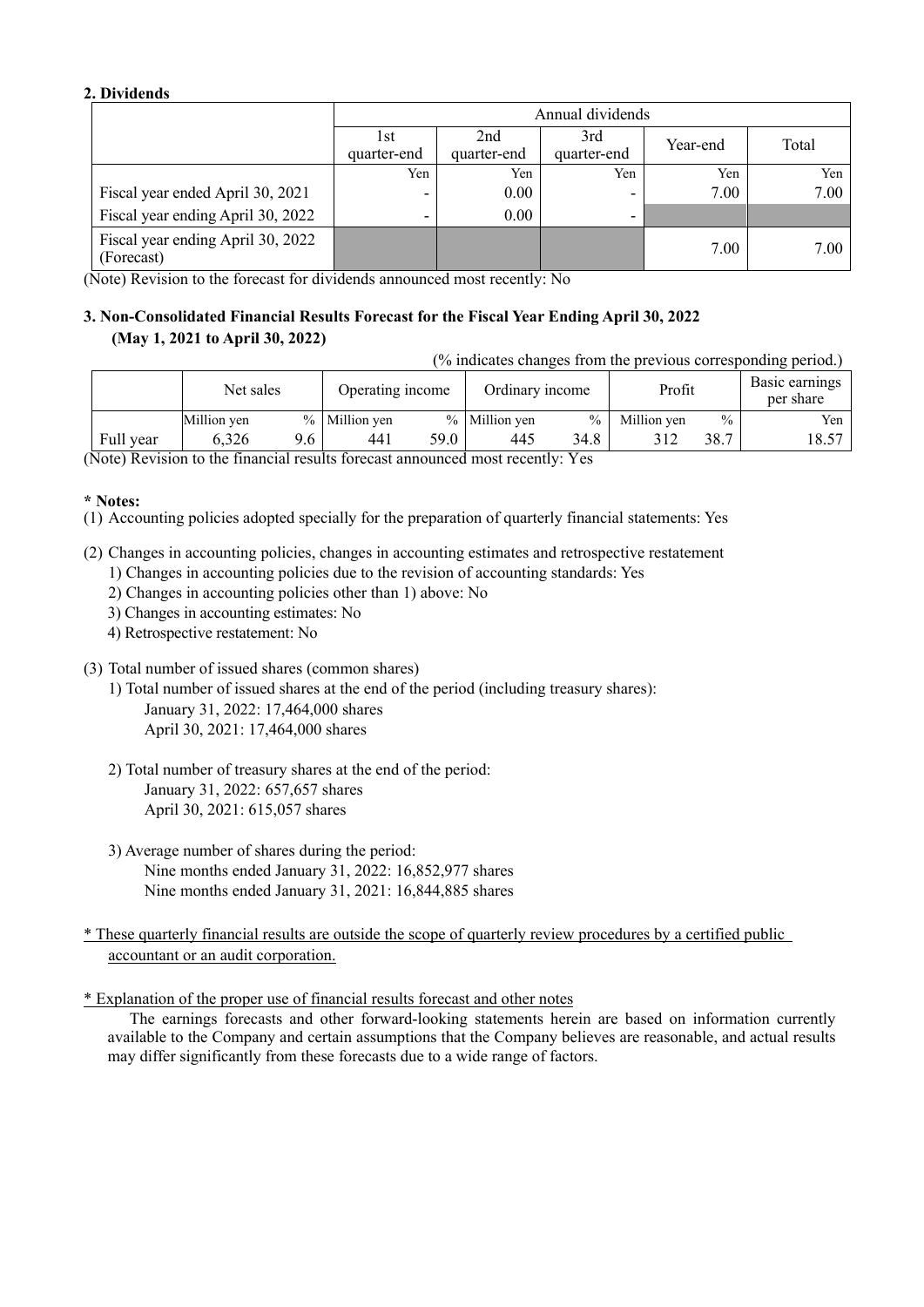#### **4. Overview of Business Results**

#### (1) Overview of Business Results during first three quarters

During the first 3 quarters of this consolidated fiscal year, a trend towards subsiding coronavirus infections was seen as a result of progress in vaccination and other factors, and the government relaxed its restrictions on activities. However beginning from December 2021, the arrival of the highly infectious Omicron strain started a new wave of growing infections. A new quasi-state of emergency has been declared, and the future remains very uncertain.

Asukanet operates three business areas, each with different positioning and characteristics. They are (1) the funeral business, which adds digital processing and remote output services for photos of the deceased to a funeral business that is largely unaffected by economic trends, (2) the photo book business, which provides ideas for new photo output methods that allow users to create complete photo collections beginning from just a single book, and (3) the aerial display business, which is utilizing unique, recentlydeveloped technologies aiming to create a new market and achieve dreams.

In January 2022, we invested in a venture fund which invests primarily in the key areas of XR and 3D.

Beginning from the fiscal year beginning May 1, 2021, the memorial design business was renamed the funeral business, the personal publishing business was renamed the photo book business, and the aerial imaging business was renamed the aerial display business.

Following is an overview of the business results for each segment. The result figures for each segment include internal inter-segment sales.

(Funeral business)

In this business, although funerals continue to be reduced in size as a result of the coronavirus pandemic, there was an increase in the holding of funerals themselves compared to the same period in the previous year. Under these conditions, we experienced success with sales activities utilizing our strengths, such as stable image processing technologies and focus restoration tool, and there was steady growth in new contracts for processing photos of the deceased. We also focused on expanding sales of our "tsunagoo" DX service for the funeral industry. As a result, there was a steady recovery in income from our primary business of processing photos of the deceased, as well as a recovery in hardware sales and sales of frames, paper, and other supplies.

In terms of profit and loss, despite the increase of personnel cost and advertising expenses for participating exhibitions, there was an increase in sales due to higher occupancy rate of operation center. These factors resulted in higher profits compared with the same period in the previous fiscal year.

As a result, 3Q sales were 2,018,409 thousand yen (110.6% year-on-year), and 3Q segment income was 517,234 thousand yen (117.7% year-on-year).

#### (Photo book business)

This business operates *AsukaBook* for the professional photography market in Japan, and *MyBook* for the general Japanese consumer market. We are also engaged in OEM supply of photo albums and photo prints based on photos that were taken with smartphones.

In the professional photographers market, although our primary product of wedding photo albums continues to be severely affected by wedding ceremony delays, miniaturization and other effects from the coronavirus pandemic, weddings with coronavirus measures were held, primarily in rural areas, and the market recovered better than expected. Therefore, there was steady growth in sales of photo albums for studios, and sales were higher than the same period in the previous fiscal year. In addition, in order to adapt to the pandemic environment, we endeavored to revitalize the market by expanding our online seminars, online and video streaming, and by enhancement of software and holding events such as "life-size photo contests".

The general consumer market continues to face difficult conditions of lower chance and needs of photo book resulting from the effects of voluntary restrictions on activities such as traveling and events due to the coronavirus pandemic. The same trends can be seen in "My Book" and OEM supply as well. Despite the difficult conditions, we worked to stimulate demand through various campaigns, effective advertising, use of SNS, and other means. We also conducted promotions of seasonal products such as calendars and graduation albums.

As a result, although sales for the general consumer market were difficult, we were able to steadily grow sales in the professional photographer market thanks to a faster recovery in the wedding market and strong sales of photo albums for studios.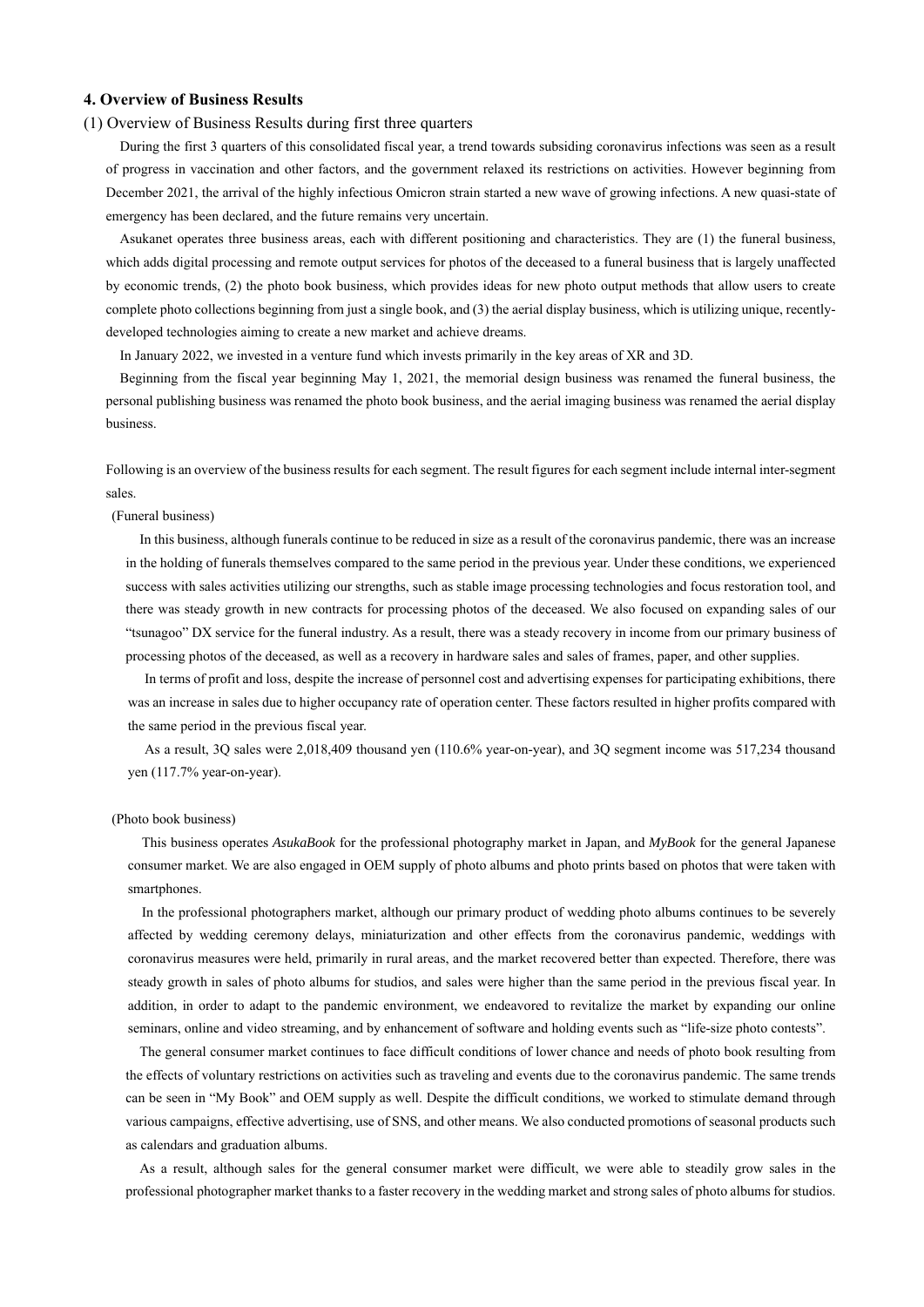In terms of profit and loss, we had a large increase in segment income by succeeding in controlling general expense, such as delivery expense and rent, and in increasing operating rate of our own factory.

As a result, 3Q sales were 2,549,709 thousand yen (112.1% year-on-year), and 3Q segment income was 488,081 thousand yen (172.9% year-on-year).

#### (Aerial display business)

This business is aiming to create a market through new image and video expressions utilizing aerial imaging technologies. We are developing, manufacturing, and selling both glass and plastic "ASKA3D plates" that utilize our original technologies to project images in mid-air.

In the area of marketing, we are carrying out sales centered on our Marketing Division in Japan, and centered on our agents overseas. In Japan, we have been steadily extending our record, including successful sales of products to manufacturers, introduction by local governments, and demonstration tests at convenience stores and apartment buildings. Overseas, recovery from the pandemic has been slower than initially expected, and although some restrictions on business activities remain, we exhibited jointly with a North America dealer at the CES2022 IT exhibition, and provided support for product development and order acquisition to meet the needs of each area where have dealers, specifically North America, the Middle East, and China.

In the areas of production and development, we are working to stabilize production and improve yield for both glass and plastic plates. In particular for glass plates, we accelerated cost reduction and production of larger-size plates with new production equipment by outsourcing. At the technical development center, we are challenging ourselves to achieve internal production of glass plates, and have expanded both floor space and the number of production machines. We are working for stable production of the basic small plates, and are also creating prototypes of large plates that are composed of multiple small plates connected together.

In terms of sales, we achieved higher in sales due to the increase in overseas sales of glass ASKA3D plates.

In terms of profit and loss, segment loss increased due to the higher advertising expense by participating exhibitions, higher R&D expenses and depreciation at a technical development center resulted in higher expenses during this quarter and higher segment losses.

As a result, 3Q sales were 120,935 thousand yen (135.1% year-on-year), and 3Q segment loss was 238,835 thousand yen (compared to a loss of 190,836 thousand yen in the period of same quarters of the previous fiscal year).

As results of the above, sales were 4,688,999 thousand yen (111.9% compared to the same quarters of the previous fiscal year). In terms of income, increase in segment income in the photo book business resulted ordinary income was 374,338 thousand yen (195.7% compared to the same quarters of the previous fiscal year) and net income was 262,120 thousand yen (207.5% compared to the same quarters of the previous fiscal year).

#### (2) Overview of the Financial Status

Assets at the end of this third quarter increased by 146,138 thousand yen from the end of the previous fiscal year to reach 6,611,488 thousand yen. Despite a decrease in the cash and savings of 105,733 thousand yen, this was primarily due to an increase of 88,092 thousand yen as an account receivables, an increase of 93,218 thousand yen as merchandise and products and an increase of 50,815 thousand yen as investment securities.

 Liabilities at the end of this third quarter increased by 23,718 thousand yen from the end of the previous fiscal year to reach 663,469 thousand yen. This was primarily due to an increase in corporate tax payable of 76,600 thousand yen, despite a decrease of a provision for bonuses of 68,910 thousand yen.

Net assets at the end of this third quarter increased by 122,419 thousand yen from the end of the previous fiscal year to reach 5,948,018 thousand yen. This was primarily due to an increase of 262,120 thousand ye as a net income, despite a decrease of 117,942 thousand yen as a result of dividend payments.

#### (3) Future Outlook

Based on the results of the consolidated first 3 quarters of this fiscal year, we have revised the forecast that were announced on June 11, 2021 in the results forecast for the fiscal year ending April 30, 2022. Please refer to the announcement on March 7, 2022 for your reference.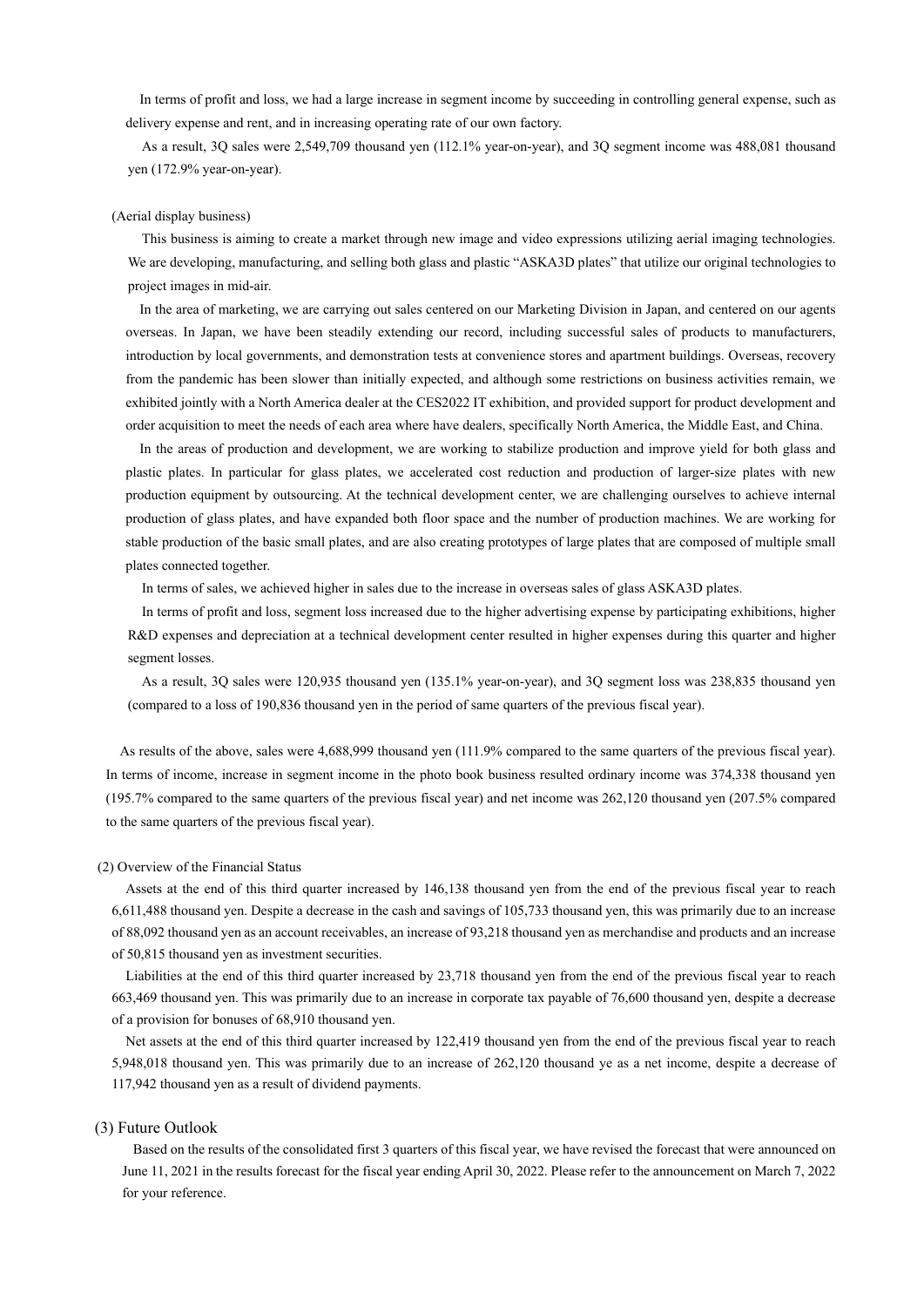# **5**.**Financial Statements for the First Three Quarters**

(1) Balance sheet

| Previous fiscal year end<br>Current 3rd quarter end<br>(ended Jan. 31, 2022)<br>(ended April 30, 2021)<br>Asset<br>Current assets<br>Cash and deposits<br>1,815,088<br>1,709,355<br>Accounts receivable-trade<br>864,088<br>775,996<br>Merchandise and products<br>220,028<br>313,247<br>Work in progress<br>99,800<br>146,780<br>Raw materials and supplies<br>86,770<br>75,259<br>Others<br>44,522<br>77,730<br>Allowance for doubtful accounts<br>(4,218)<br>(4, 341)<br>Total current assets<br>3,071,195<br>3,148,912<br>Fixed assets<br>Tangible fixed assets<br>Buildings, net<br>917,979<br>929,317<br>Machinery and equipment, net<br>467,896<br>522,983<br>Land<br>844,060<br>844,060<br>Others, net<br>213,081<br>183,035<br>Total tangible fixed assets<br>2,454,356<br>2,468,060<br>Total intangible fixed assets<br>224,742<br>221,741<br>Total investments and other assets<br>Investment securities<br>533,204<br>584,020<br>Others<br>181,849<br>188,753<br>Total investment and others<br>715,054<br>772,773<br>Total fixed assets<br>3,394,153<br>3,462,575<br>Total assets<br>6,465,349<br>6,611,488<br>Liabilities<br><b>Current</b> liabilities<br>Accounts payable-trade<br>163,342<br>160,827<br>Accounts payable-other<br>146,716<br>153,258<br>Income taxes payable<br>15,400<br>92,000<br>Provision for bonuses<br>153,650<br>84,740<br>Others<br>167,163<br>154,012<br>Total current liabilities<br>633,121<br>657,990<br><b>Fixed liabilities</b><br>Provision for retirement benefits<br>5,351<br>5,351<br>Others<br>1,277<br>127<br>Total fixed liabilities<br>6,628<br>5,479<br>Total liabilities<br>639,750<br>663,469<br>Net assets<br>Shareholders' equity<br>Capital stock<br>490,300<br>490,300<br>Total capital surplus<br>614,322<br>619,556<br>Total retained earnings<br>4,981,556<br>5,125,735<br>Treasury stock<br>(265, 577)<br>(298, 392)<br>Total shareholders' equity<br>5,820,602<br>5,937,199<br>Valuation and translation adjustments<br>Valuation difference on available-for-sale<br>4,997<br>10,819<br>securities<br>Total valuation and translation adjustments<br>4,997<br>10,819<br>Total net assets<br>5,825,599<br>5,948,018<br>Total liabilities and net assets<br>6,465,349<br>6,611,488 |  | (Units: 1,000s yen) |
|------------------------------------------------------------------------------------------------------------------------------------------------------------------------------------------------------------------------------------------------------------------------------------------------------------------------------------------------------------------------------------------------------------------------------------------------------------------------------------------------------------------------------------------------------------------------------------------------------------------------------------------------------------------------------------------------------------------------------------------------------------------------------------------------------------------------------------------------------------------------------------------------------------------------------------------------------------------------------------------------------------------------------------------------------------------------------------------------------------------------------------------------------------------------------------------------------------------------------------------------------------------------------------------------------------------------------------------------------------------------------------------------------------------------------------------------------------------------------------------------------------------------------------------------------------------------------------------------------------------------------------------------------------------------------------------------------------------------------------------------------------------------------------------------------------------------------------------------------------------------------------------------------------------------------------------------------------------------------------------------------------------------------------------------------------------------------------------------------------------------------------------------------------------------------------------------------------------------------------------------------|--|---------------------|
|                                                                                                                                                                                                                                                                                                                                                                                                                                                                                                                                                                                                                                                                                                                                                                                                                                                                                                                                                                                                                                                                                                                                                                                                                                                                                                                                                                                                                                                                                                                                                                                                                                                                                                                                                                                                                                                                                                                                                                                                                                                                                                                                                                                                                                                      |  |                     |
|                                                                                                                                                                                                                                                                                                                                                                                                                                                                                                                                                                                                                                                                                                                                                                                                                                                                                                                                                                                                                                                                                                                                                                                                                                                                                                                                                                                                                                                                                                                                                                                                                                                                                                                                                                                                                                                                                                                                                                                                                                                                                                                                                                                                                                                      |  |                     |
|                                                                                                                                                                                                                                                                                                                                                                                                                                                                                                                                                                                                                                                                                                                                                                                                                                                                                                                                                                                                                                                                                                                                                                                                                                                                                                                                                                                                                                                                                                                                                                                                                                                                                                                                                                                                                                                                                                                                                                                                                                                                                                                                                                                                                                                      |  |                     |
|                                                                                                                                                                                                                                                                                                                                                                                                                                                                                                                                                                                                                                                                                                                                                                                                                                                                                                                                                                                                                                                                                                                                                                                                                                                                                                                                                                                                                                                                                                                                                                                                                                                                                                                                                                                                                                                                                                                                                                                                                                                                                                                                                                                                                                                      |  |                     |
|                                                                                                                                                                                                                                                                                                                                                                                                                                                                                                                                                                                                                                                                                                                                                                                                                                                                                                                                                                                                                                                                                                                                                                                                                                                                                                                                                                                                                                                                                                                                                                                                                                                                                                                                                                                                                                                                                                                                                                                                                                                                                                                                                                                                                                                      |  |                     |
|                                                                                                                                                                                                                                                                                                                                                                                                                                                                                                                                                                                                                                                                                                                                                                                                                                                                                                                                                                                                                                                                                                                                                                                                                                                                                                                                                                                                                                                                                                                                                                                                                                                                                                                                                                                                                                                                                                                                                                                                                                                                                                                                                                                                                                                      |  |                     |
|                                                                                                                                                                                                                                                                                                                                                                                                                                                                                                                                                                                                                                                                                                                                                                                                                                                                                                                                                                                                                                                                                                                                                                                                                                                                                                                                                                                                                                                                                                                                                                                                                                                                                                                                                                                                                                                                                                                                                                                                                                                                                                                                                                                                                                                      |  |                     |
|                                                                                                                                                                                                                                                                                                                                                                                                                                                                                                                                                                                                                                                                                                                                                                                                                                                                                                                                                                                                                                                                                                                                                                                                                                                                                                                                                                                                                                                                                                                                                                                                                                                                                                                                                                                                                                                                                                                                                                                                                                                                                                                                                                                                                                                      |  |                     |
|                                                                                                                                                                                                                                                                                                                                                                                                                                                                                                                                                                                                                                                                                                                                                                                                                                                                                                                                                                                                                                                                                                                                                                                                                                                                                                                                                                                                                                                                                                                                                                                                                                                                                                                                                                                                                                                                                                                                                                                                                                                                                                                                                                                                                                                      |  |                     |
|                                                                                                                                                                                                                                                                                                                                                                                                                                                                                                                                                                                                                                                                                                                                                                                                                                                                                                                                                                                                                                                                                                                                                                                                                                                                                                                                                                                                                                                                                                                                                                                                                                                                                                                                                                                                                                                                                                                                                                                                                                                                                                                                                                                                                                                      |  |                     |
|                                                                                                                                                                                                                                                                                                                                                                                                                                                                                                                                                                                                                                                                                                                                                                                                                                                                                                                                                                                                                                                                                                                                                                                                                                                                                                                                                                                                                                                                                                                                                                                                                                                                                                                                                                                                                                                                                                                                                                                                                                                                                                                                                                                                                                                      |  |                     |
|                                                                                                                                                                                                                                                                                                                                                                                                                                                                                                                                                                                                                                                                                                                                                                                                                                                                                                                                                                                                                                                                                                                                                                                                                                                                                                                                                                                                                                                                                                                                                                                                                                                                                                                                                                                                                                                                                                                                                                                                                                                                                                                                                                                                                                                      |  |                     |
|                                                                                                                                                                                                                                                                                                                                                                                                                                                                                                                                                                                                                                                                                                                                                                                                                                                                                                                                                                                                                                                                                                                                                                                                                                                                                                                                                                                                                                                                                                                                                                                                                                                                                                                                                                                                                                                                                                                                                                                                                                                                                                                                                                                                                                                      |  |                     |
|                                                                                                                                                                                                                                                                                                                                                                                                                                                                                                                                                                                                                                                                                                                                                                                                                                                                                                                                                                                                                                                                                                                                                                                                                                                                                                                                                                                                                                                                                                                                                                                                                                                                                                                                                                                                                                                                                                                                                                                                                                                                                                                                                                                                                                                      |  |                     |
|                                                                                                                                                                                                                                                                                                                                                                                                                                                                                                                                                                                                                                                                                                                                                                                                                                                                                                                                                                                                                                                                                                                                                                                                                                                                                                                                                                                                                                                                                                                                                                                                                                                                                                                                                                                                                                                                                                                                                                                                                                                                                                                                                                                                                                                      |  |                     |
|                                                                                                                                                                                                                                                                                                                                                                                                                                                                                                                                                                                                                                                                                                                                                                                                                                                                                                                                                                                                                                                                                                                                                                                                                                                                                                                                                                                                                                                                                                                                                                                                                                                                                                                                                                                                                                                                                                                                                                                                                                                                                                                                                                                                                                                      |  |                     |
|                                                                                                                                                                                                                                                                                                                                                                                                                                                                                                                                                                                                                                                                                                                                                                                                                                                                                                                                                                                                                                                                                                                                                                                                                                                                                                                                                                                                                                                                                                                                                                                                                                                                                                                                                                                                                                                                                                                                                                                                                                                                                                                                                                                                                                                      |  |                     |
|                                                                                                                                                                                                                                                                                                                                                                                                                                                                                                                                                                                                                                                                                                                                                                                                                                                                                                                                                                                                                                                                                                                                                                                                                                                                                                                                                                                                                                                                                                                                                                                                                                                                                                                                                                                                                                                                                                                                                                                                                                                                                                                                                                                                                                                      |  |                     |
|                                                                                                                                                                                                                                                                                                                                                                                                                                                                                                                                                                                                                                                                                                                                                                                                                                                                                                                                                                                                                                                                                                                                                                                                                                                                                                                                                                                                                                                                                                                                                                                                                                                                                                                                                                                                                                                                                                                                                                                                                                                                                                                                                                                                                                                      |  |                     |
|                                                                                                                                                                                                                                                                                                                                                                                                                                                                                                                                                                                                                                                                                                                                                                                                                                                                                                                                                                                                                                                                                                                                                                                                                                                                                                                                                                                                                                                                                                                                                                                                                                                                                                                                                                                                                                                                                                                                                                                                                                                                                                                                                                                                                                                      |  |                     |
|                                                                                                                                                                                                                                                                                                                                                                                                                                                                                                                                                                                                                                                                                                                                                                                                                                                                                                                                                                                                                                                                                                                                                                                                                                                                                                                                                                                                                                                                                                                                                                                                                                                                                                                                                                                                                                                                                                                                                                                                                                                                                                                                                                                                                                                      |  |                     |
|                                                                                                                                                                                                                                                                                                                                                                                                                                                                                                                                                                                                                                                                                                                                                                                                                                                                                                                                                                                                                                                                                                                                                                                                                                                                                                                                                                                                                                                                                                                                                                                                                                                                                                                                                                                                                                                                                                                                                                                                                                                                                                                                                                                                                                                      |  |                     |
|                                                                                                                                                                                                                                                                                                                                                                                                                                                                                                                                                                                                                                                                                                                                                                                                                                                                                                                                                                                                                                                                                                                                                                                                                                                                                                                                                                                                                                                                                                                                                                                                                                                                                                                                                                                                                                                                                                                                                                                                                                                                                                                                                                                                                                                      |  |                     |
|                                                                                                                                                                                                                                                                                                                                                                                                                                                                                                                                                                                                                                                                                                                                                                                                                                                                                                                                                                                                                                                                                                                                                                                                                                                                                                                                                                                                                                                                                                                                                                                                                                                                                                                                                                                                                                                                                                                                                                                                                                                                                                                                                                                                                                                      |  |                     |
|                                                                                                                                                                                                                                                                                                                                                                                                                                                                                                                                                                                                                                                                                                                                                                                                                                                                                                                                                                                                                                                                                                                                                                                                                                                                                                                                                                                                                                                                                                                                                                                                                                                                                                                                                                                                                                                                                                                                                                                                                                                                                                                                                                                                                                                      |  |                     |
|                                                                                                                                                                                                                                                                                                                                                                                                                                                                                                                                                                                                                                                                                                                                                                                                                                                                                                                                                                                                                                                                                                                                                                                                                                                                                                                                                                                                                                                                                                                                                                                                                                                                                                                                                                                                                                                                                                                                                                                                                                                                                                                                                                                                                                                      |  |                     |
|                                                                                                                                                                                                                                                                                                                                                                                                                                                                                                                                                                                                                                                                                                                                                                                                                                                                                                                                                                                                                                                                                                                                                                                                                                                                                                                                                                                                                                                                                                                                                                                                                                                                                                                                                                                                                                                                                                                                                                                                                                                                                                                                                                                                                                                      |  |                     |
|                                                                                                                                                                                                                                                                                                                                                                                                                                                                                                                                                                                                                                                                                                                                                                                                                                                                                                                                                                                                                                                                                                                                                                                                                                                                                                                                                                                                                                                                                                                                                                                                                                                                                                                                                                                                                                                                                                                                                                                                                                                                                                                                                                                                                                                      |  |                     |
|                                                                                                                                                                                                                                                                                                                                                                                                                                                                                                                                                                                                                                                                                                                                                                                                                                                                                                                                                                                                                                                                                                                                                                                                                                                                                                                                                                                                                                                                                                                                                                                                                                                                                                                                                                                                                                                                                                                                                                                                                                                                                                                                                                                                                                                      |  |                     |
|                                                                                                                                                                                                                                                                                                                                                                                                                                                                                                                                                                                                                                                                                                                                                                                                                                                                                                                                                                                                                                                                                                                                                                                                                                                                                                                                                                                                                                                                                                                                                                                                                                                                                                                                                                                                                                                                                                                                                                                                                                                                                                                                                                                                                                                      |  |                     |
|                                                                                                                                                                                                                                                                                                                                                                                                                                                                                                                                                                                                                                                                                                                                                                                                                                                                                                                                                                                                                                                                                                                                                                                                                                                                                                                                                                                                                                                                                                                                                                                                                                                                                                                                                                                                                                                                                                                                                                                                                                                                                                                                                                                                                                                      |  |                     |
|                                                                                                                                                                                                                                                                                                                                                                                                                                                                                                                                                                                                                                                                                                                                                                                                                                                                                                                                                                                                                                                                                                                                                                                                                                                                                                                                                                                                                                                                                                                                                                                                                                                                                                                                                                                                                                                                                                                                                                                                                                                                                                                                                                                                                                                      |  |                     |
|                                                                                                                                                                                                                                                                                                                                                                                                                                                                                                                                                                                                                                                                                                                                                                                                                                                                                                                                                                                                                                                                                                                                                                                                                                                                                                                                                                                                                                                                                                                                                                                                                                                                                                                                                                                                                                                                                                                                                                                                                                                                                                                                                                                                                                                      |  |                     |
|                                                                                                                                                                                                                                                                                                                                                                                                                                                                                                                                                                                                                                                                                                                                                                                                                                                                                                                                                                                                                                                                                                                                                                                                                                                                                                                                                                                                                                                                                                                                                                                                                                                                                                                                                                                                                                                                                                                                                                                                                                                                                                                                                                                                                                                      |  |                     |
|                                                                                                                                                                                                                                                                                                                                                                                                                                                                                                                                                                                                                                                                                                                                                                                                                                                                                                                                                                                                                                                                                                                                                                                                                                                                                                                                                                                                                                                                                                                                                                                                                                                                                                                                                                                                                                                                                                                                                                                                                                                                                                                                                                                                                                                      |  |                     |
|                                                                                                                                                                                                                                                                                                                                                                                                                                                                                                                                                                                                                                                                                                                                                                                                                                                                                                                                                                                                                                                                                                                                                                                                                                                                                                                                                                                                                                                                                                                                                                                                                                                                                                                                                                                                                                                                                                                                                                                                                                                                                                                                                                                                                                                      |  |                     |
|                                                                                                                                                                                                                                                                                                                                                                                                                                                                                                                                                                                                                                                                                                                                                                                                                                                                                                                                                                                                                                                                                                                                                                                                                                                                                                                                                                                                                                                                                                                                                                                                                                                                                                                                                                                                                                                                                                                                                                                                                                                                                                                                                                                                                                                      |  |                     |
|                                                                                                                                                                                                                                                                                                                                                                                                                                                                                                                                                                                                                                                                                                                                                                                                                                                                                                                                                                                                                                                                                                                                                                                                                                                                                                                                                                                                                                                                                                                                                                                                                                                                                                                                                                                                                                                                                                                                                                                                                                                                                                                                                                                                                                                      |  |                     |
|                                                                                                                                                                                                                                                                                                                                                                                                                                                                                                                                                                                                                                                                                                                                                                                                                                                                                                                                                                                                                                                                                                                                                                                                                                                                                                                                                                                                                                                                                                                                                                                                                                                                                                                                                                                                                                                                                                                                                                                                                                                                                                                                                                                                                                                      |  |                     |
|                                                                                                                                                                                                                                                                                                                                                                                                                                                                                                                                                                                                                                                                                                                                                                                                                                                                                                                                                                                                                                                                                                                                                                                                                                                                                                                                                                                                                                                                                                                                                                                                                                                                                                                                                                                                                                                                                                                                                                                                                                                                                                                                                                                                                                                      |  |                     |
|                                                                                                                                                                                                                                                                                                                                                                                                                                                                                                                                                                                                                                                                                                                                                                                                                                                                                                                                                                                                                                                                                                                                                                                                                                                                                                                                                                                                                                                                                                                                                                                                                                                                                                                                                                                                                                                                                                                                                                                                                                                                                                                                                                                                                                                      |  |                     |
|                                                                                                                                                                                                                                                                                                                                                                                                                                                                                                                                                                                                                                                                                                                                                                                                                                                                                                                                                                                                                                                                                                                                                                                                                                                                                                                                                                                                                                                                                                                                                                                                                                                                                                                                                                                                                                                                                                                                                                                                                                                                                                                                                                                                                                                      |  |                     |
|                                                                                                                                                                                                                                                                                                                                                                                                                                                                                                                                                                                                                                                                                                                                                                                                                                                                                                                                                                                                                                                                                                                                                                                                                                                                                                                                                                                                                                                                                                                                                                                                                                                                                                                                                                                                                                                                                                                                                                                                                                                                                                                                                                                                                                                      |  |                     |
|                                                                                                                                                                                                                                                                                                                                                                                                                                                                                                                                                                                                                                                                                                                                                                                                                                                                                                                                                                                                                                                                                                                                                                                                                                                                                                                                                                                                                                                                                                                                                                                                                                                                                                                                                                                                                                                                                                                                                                                                                                                                                                                                                                                                                                                      |  |                     |
|                                                                                                                                                                                                                                                                                                                                                                                                                                                                                                                                                                                                                                                                                                                                                                                                                                                                                                                                                                                                                                                                                                                                                                                                                                                                                                                                                                                                                                                                                                                                                                                                                                                                                                                                                                                                                                                                                                                                                                                                                                                                                                                                                                                                                                                      |  |                     |
|                                                                                                                                                                                                                                                                                                                                                                                                                                                                                                                                                                                                                                                                                                                                                                                                                                                                                                                                                                                                                                                                                                                                                                                                                                                                                                                                                                                                                                                                                                                                                                                                                                                                                                                                                                                                                                                                                                                                                                                                                                                                                                                                                                                                                                                      |  |                     |
|                                                                                                                                                                                                                                                                                                                                                                                                                                                                                                                                                                                                                                                                                                                                                                                                                                                                                                                                                                                                                                                                                                                                                                                                                                                                                                                                                                                                                                                                                                                                                                                                                                                                                                                                                                                                                                                                                                                                                                                                                                                                                                                                                                                                                                                      |  |                     |
|                                                                                                                                                                                                                                                                                                                                                                                                                                                                                                                                                                                                                                                                                                                                                                                                                                                                                                                                                                                                                                                                                                                                                                                                                                                                                                                                                                                                                                                                                                                                                                                                                                                                                                                                                                                                                                                                                                                                                                                                                                                                                                                                                                                                                                                      |  |                     |
|                                                                                                                                                                                                                                                                                                                                                                                                                                                                                                                                                                                                                                                                                                                                                                                                                                                                                                                                                                                                                                                                                                                                                                                                                                                                                                                                                                                                                                                                                                                                                                                                                                                                                                                                                                                                                                                                                                                                                                                                                                                                                                                                                                                                                                                      |  |                     |
|                                                                                                                                                                                                                                                                                                                                                                                                                                                                                                                                                                                                                                                                                                                                                                                                                                                                                                                                                                                                                                                                                                                                                                                                                                                                                                                                                                                                                                                                                                                                                                                                                                                                                                                                                                                                                                                                                                                                                                                                                                                                                                                                                                                                                                                      |  |                     |
|                                                                                                                                                                                                                                                                                                                                                                                                                                                                                                                                                                                                                                                                                                                                                                                                                                                                                                                                                                                                                                                                                                                                                                                                                                                                                                                                                                                                                                                                                                                                                                                                                                                                                                                                                                                                                                                                                                                                                                                                                                                                                                                                                                                                                                                      |  |                     |

\* () means negative figure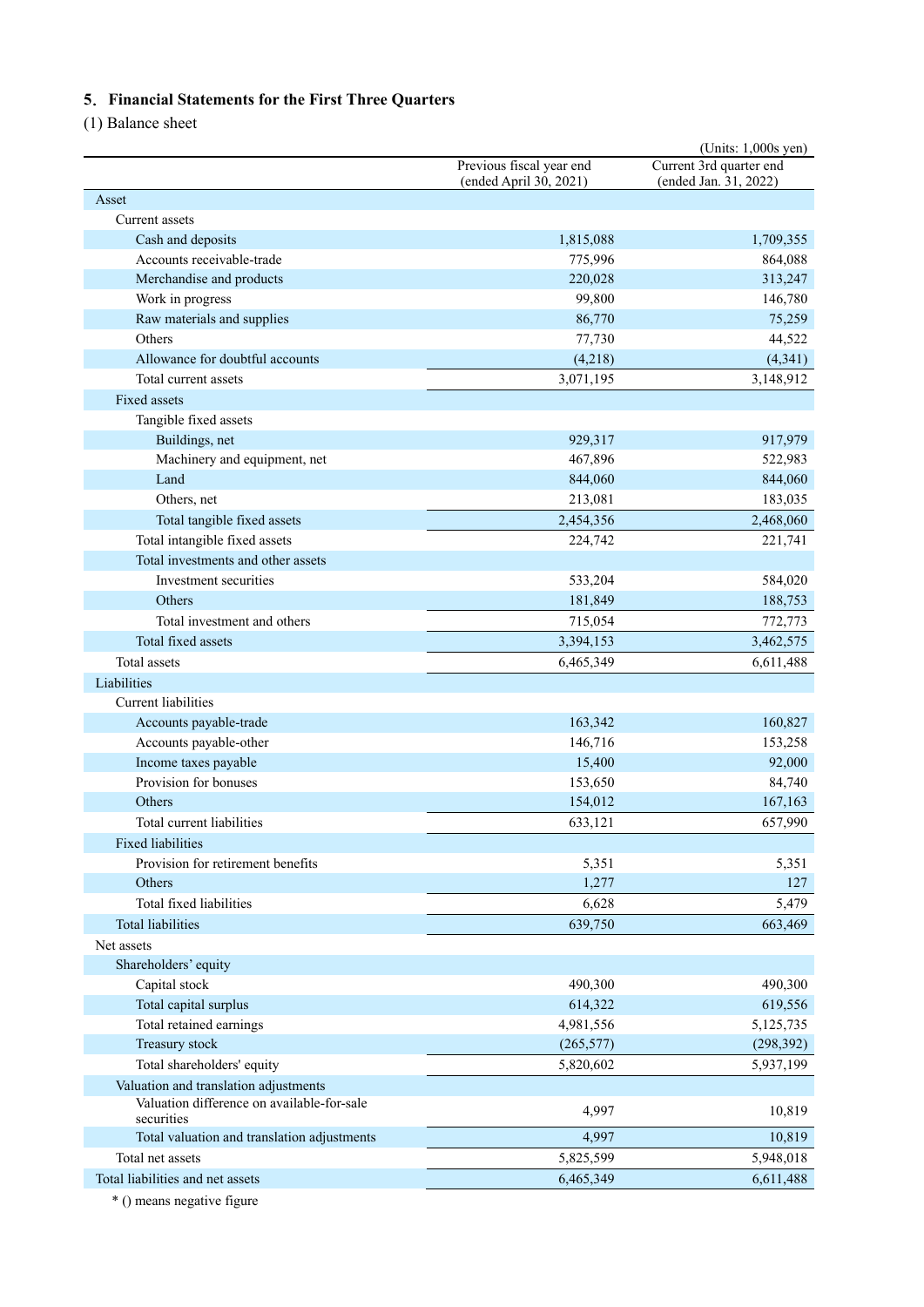# (2) Profit and loss statement for the first three quarters

|                                               | $(unit:1000s$ yen)                                                       |                                               |  |  |  |
|-----------------------------------------------|--------------------------------------------------------------------------|-----------------------------------------------|--|--|--|
|                                               | First three quarters of the previous First three quarters of the current |                                               |  |  |  |
|                                               | fiscal year<br>$(May 1, 2020 - Jan 31, 2021)$                            | fiscal year<br>$(May 1, 2021 - Jan 31, 2022)$ |  |  |  |
| <b>Net Sales</b>                              | 4,189,007                                                                | 4,688,999                                     |  |  |  |
| Cost of sales                                 | 2,278,324                                                                | 2,422,870                                     |  |  |  |
| Gross profit                                  | 1,910,682                                                                | 2,266,128                                     |  |  |  |
| Selling, general, and administrative expenses | 1,769,998                                                                | 1,896,687                                     |  |  |  |
| Operating income                              | 140,684                                                                  | 369,441                                       |  |  |  |
| Non-operating income                          |                                                                          |                                               |  |  |  |
| Interest received                             | 478                                                                      | 429                                           |  |  |  |
| Dividends received                            | 1,275                                                                    | 1,200                                         |  |  |  |
| Commissions received                          | 222                                                                      | 239                                           |  |  |  |
| Insurance cancellation refund                 | 32,600                                                                   |                                               |  |  |  |
| Subsidy income                                | 14,630                                                                   |                                               |  |  |  |
| Foreign exchange profit                       |                                                                          | 1,660                                         |  |  |  |
| Gain on forfeiture of unclaimed dividends     | 1,099                                                                    | 1,007                                         |  |  |  |
| Others                                        | 1,207                                                                    | 476                                           |  |  |  |
| Total non-operating income                    | 51,513                                                                   | 5,013                                         |  |  |  |
| Non-operating expenses                        |                                                                          |                                               |  |  |  |
| Expense for acquisition of treasury stock     |                                                                          | 116                                           |  |  |  |
| Foreign exchange losses                       | 948                                                                      |                                               |  |  |  |
| Total non-operating expenses                  | 948                                                                      | 116                                           |  |  |  |
| Ordinary income                               | 191,249                                                                  | 374,338                                       |  |  |  |
| Extraordinary income                          |                                                                          |                                               |  |  |  |
| Income from sales of fixed assets             | 329                                                                      |                                               |  |  |  |
| Total extraordinary income                    | 329                                                                      |                                               |  |  |  |
| <b>Extraordinary losses</b>                   |                                                                          |                                               |  |  |  |
| Loss from sales of fixed assets               |                                                                          | 708                                           |  |  |  |
| Loss from disposal of fixed assets            | 3,047                                                                    | 316                                           |  |  |  |
| Total extraordinary losses                    | 3,047                                                                    | 1,024                                         |  |  |  |
| Net income before taxes                       | 188,530                                                                  | 373,313                                       |  |  |  |
| Income taxes                                  | 62,219                                                                   | 111,192                                       |  |  |  |
| Net income                                    | 126,311                                                                  | 262,120                                       |  |  |  |